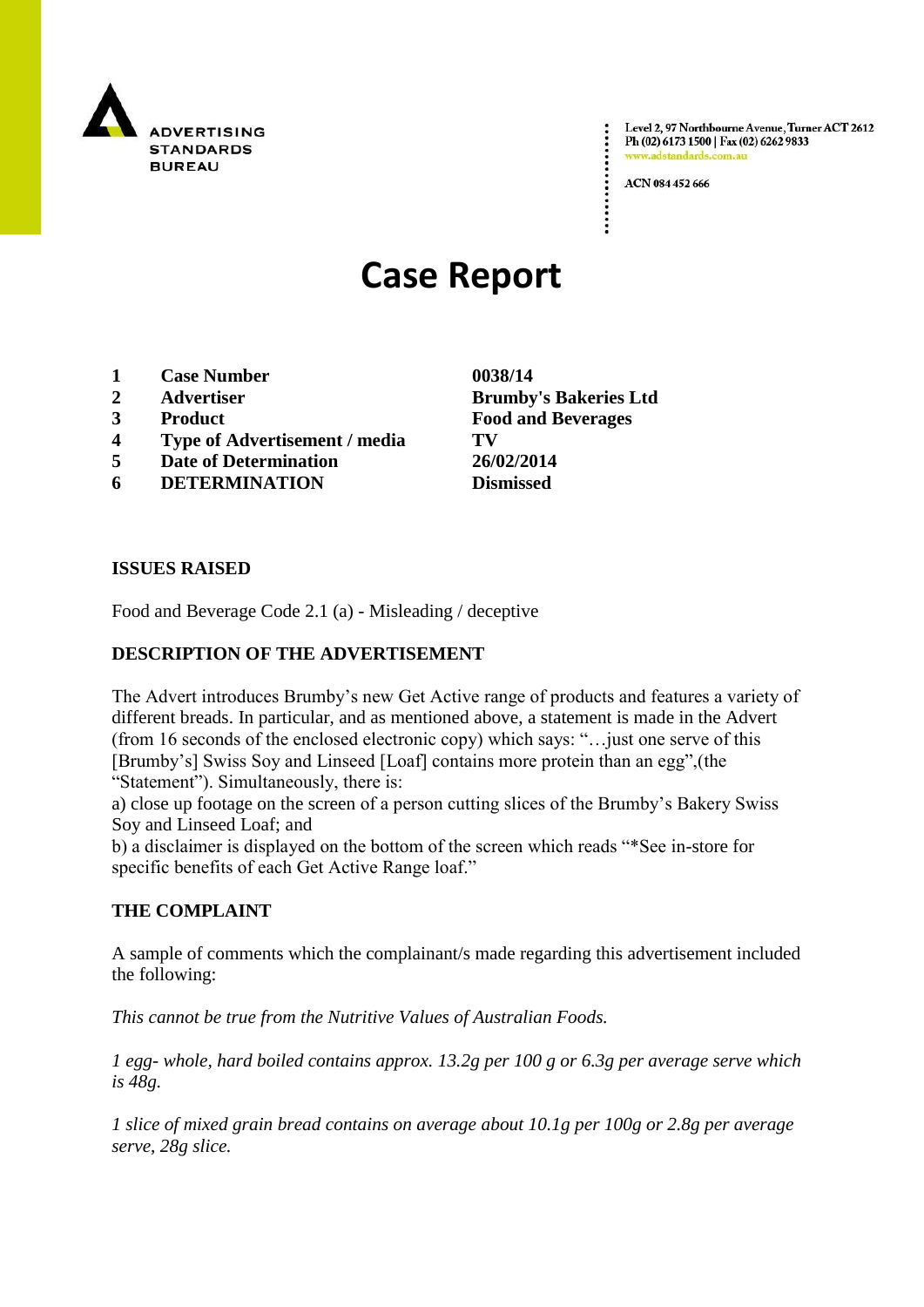*Also the quality of the protein is different with egg protein considered the gold standard from which other proteins are judged. No plant protein can be considered a complete protein which is mischievously implied in the advertisement.*

*I request that Brumby's for the record tell the viewing public what the Australian analysed figures are for their advertised bread and to withdraw the advertisement after an apology.*

#### **THE ADVERTISER'S RESPONSE**

Comments which the advertiser made in response to the complainant/s regarding this advertisement include the following:

*We refer to your letter dated 31 January 2014 advising of the complaint received by the Advertising Standards Bureau about the Brumby"s Bakery television advertisement introducing its "Get Active" range of bread products (the "Advert").*

*Brumby"s Bakery ("Brumby"s") takes its responsibilities under the AANA Advertiser Code of Ethics seriously and we thank the Board for giving Brumby"s an extension of time to properly consider and respond to the Complaint.*

*In summary, the Complaint alleges a statement made in the Advert in that one serve of a particular bread product contains more protein than an egg - is untrue. It appears to infer a breach of clause 2.6 of the AANA Code of Ethics ("Code of Ethics") We respectfully reject this claim.*

*Clause 2.6 of the Code of Ethics states that:*

*Advertising or Marketing Communications shall not depict material contrary to Prevailing Community Standards on health and safety. We note community standards are those standards as determined by the Board prevailing at the relevant time. The Advert*

*The Complaint relates to an alleged statement within the Advert that "1 slice of grain bread had more protein than an egg". We would respectfully submit that the Advert does not contain the statement alleged. The correct statement within the Advert, of which, is supported by appropriate scientific evidence meeting the requirement of the Australian New Zealand Food Standards Code, states that "…just one serve of this Swiss Soy and Linseed contains more protein than an egg" and depicts the promoted product being sliced.*

*We respectfully submit this statement is true and cannot reasonably be categorised as deceiving or misleading current community expectations on health.*

*On the contrary the statement is:*

*a) specific to the promoted product, being the Brumby"s Bakery Swiss Soy and Linseed Loaf; b) an accurate statement as it relates specifically to that promoted product;*

*c) communicated in a manner appropriate to the level of understanding of the target audience;*

*d) presented in a non misleading and non deceptive manner clearly understandable by the average consumer; and*

*e) as aforementioned, is supported by appropriate scientific evidence meeting the requirement of*

*the Australian New Zealand Food Standards Code.*

*We elaborate on these matters below, addressing the information as requested by the ASB in its letter dated 31 January 2014.*

*Target audience*

*The Advert has been made to target a broad appeal amongst the general community.*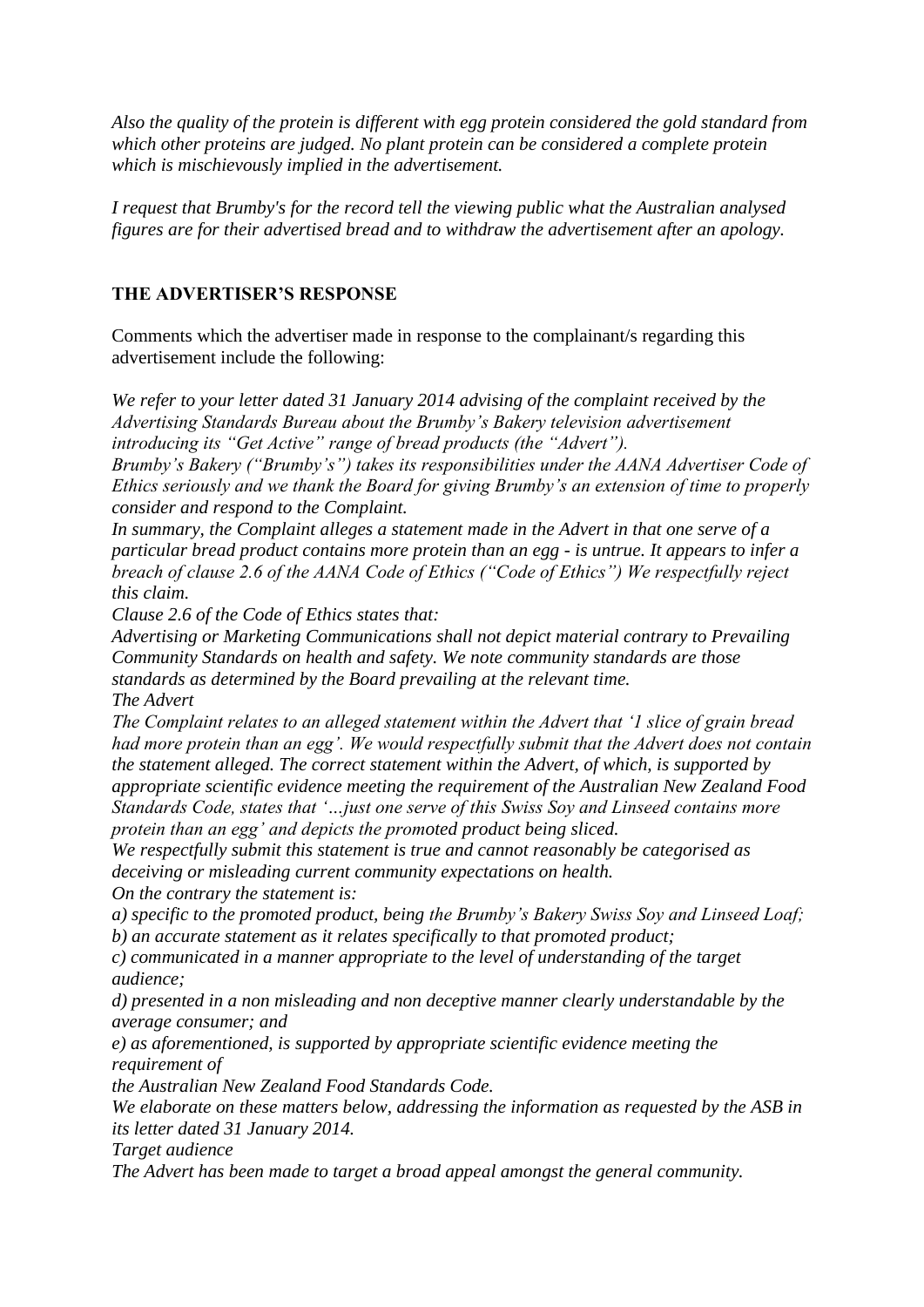*With respect to the AANA Code for Advertising and Marketing Communications to Children, it is*

*submitted that the Advert is not predominately directed to, targeted towards nor has a principal appeal to children.*

*Brumby"s is not a signatory to either:*

*a) the Australian Food and Grocery Council Responsible Children"s Marketing Initiative; or b) the Australian Quick Service Restaurant Industry Code for Responsible Advertising and Marketing to Children.*

*Substantiation of the Statement in question*

*1) Protein in the Brumby"s Bakery Swiss Soy and Linseed Loaf*

*Brumby"s engaged the services of Advanced Analytical Australia Pty Ltd (AAA) to conduct independent laboratory testing of its new Get Active product range.*

*AAA is a reputable company which provides chemistry, microbiology and DNA-based analytical testing services, to customers in the Environmental, Food, Agrichemical and Biopharmaceutical market sectors. The testing conducted by AAA complies with the Australian New Zealand Food Standards Code.*

*A Report of Analysis and in particular relating to the laboratory test results of the Swiss Soy and Linseed Loaf being laboratory reference A13/2075/2 is available.*

*The Board will note that the protein contained in the Swiss Soy and Linseed Loaf (A13/2075/2) is 17.0g per 100g. This means that each serve of the Brumby"s Bakery Swiss Soy and Linseed Loaf contains the following protein:*

*Serve Protein Swiss Soy and Linseed Loaf – sandwich serve 11.6g per serve ie 2 slices (68g)*

*Swiss Soy and Linseed Loaf – toast serve ie 2 14.8g per serve thicker slices (87g)*

*2) Protein in an egg*

*Brumby"s obtained their data in relation to the egg from the Food Standards Australia New Zealand ("FSANZ") database.*

*FSANZ is an independent statutory agency established by the Food Standards Australia New Zealand Act 1991 who is part of the Australian Government's Health portfolio. FSANZ maintain 3 different databases relevant to nutritional information being: a) NUTTAB;*

*b) AUSNUT; and*

*c) Nutrition Panel Calculator.*

*Comments relating to the Complaints themselves*

*1) Paragraph 1 – Incorrect extract of Statement*

*The Statement as summarised by the Complainant is incorrect in that the Advert refers to: a) 1 serve of the product (as opposed to "1 slice" as stated by the Complainant); and b) a specific product being the Brumby"s Bakery Swiss Soy and Linseed Loaf (as opposed to "grain bread" as stated by the Complainant). Brumby"s Bakery does not have a product called "grain bread".*

*The Complainant has stated that the Statement cannot be true from the "Nutritive Values of Australian Foods". Brumby"s is not aware of nor has any knowledge of the "Nutritive Values of Australian Foods" method of calculating nutritional values of food or any official Australian organisation with that title.*

*As mentioned above, Brumby"s has relied on its own independent laboratory testing of its*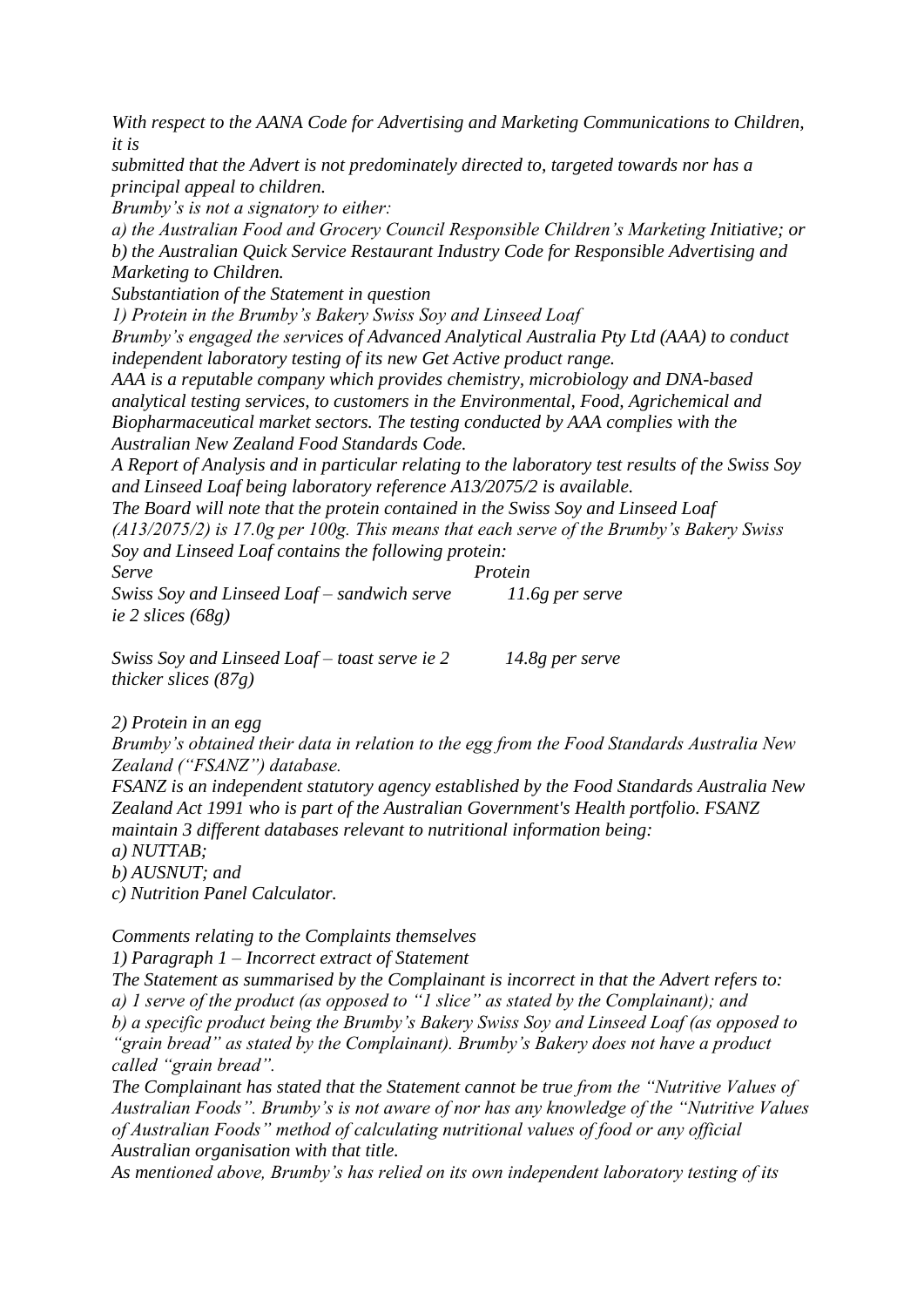*products to enable it to make the Statement in question.*

*2) Paragraph 2 – Nutritional breakdown of average egg*

*We cannot confirm or deny the Complainant"s data in relation to the protein in an egg, although the board will note that the claim is not materially different to the data collected by Brumby"s as referred to above.*

*3) Paragraph 3 - Nutritional breakdown of generic mixed grain bread Brumby"s cannot comment on the nutritional breakdown of the "mixed grain bread" referred to because: a) the Complainant refers to the nutritional value of 1 slice of unidentified "mixed grain bread";*

*and*

*b) as mentioned above, Brumby"s does not and has not stocked a product called "mixed grain bread". As such, Brumby"s submits that the Complainant has referred to a generic nutritional breakdown of an unidentified "mixed grain bread" which is not a Brumby"s product.*

*The Board will note that the Advert specifically and clearly refers to 1 serve of the Brumby"s Bakery Swiss Soy and Linseed Loaf in order to obviously distinguish this product from any other "mixed grain" generic bread.*

*4) Paragraph 4 – Quality of protein*

*The Board will note that the Advert does not comment on the quality of protein and does not imply any reference to such matter hence Brumby"s respectfully submits that the Complainant"s comment is not warranted.*

*Irrespective of the above, Brumby"s notes that the quality of protein is the subject of on-going scientific research and to date the Australian New Zealand Food Standards Code does not require the nutritional information panel on food product labels to include the breakdown of the quality or type of protein contained in food products. In addition, Protein is defined in the English Oxford Dictionary as:*

*"any of a class of nitrogenous organic compounds which have large molecules composed of one or more long chains of amino acids and are an essential part of all living organisms, especially as structural components of body tissues such as muscle, hair, etc., and as enzymes and antibodies: "a protein found in wheat" "animal proteins".*

*We respectfully submit that Brumby"s has referred to the word protein in the usual and ordinary manner which is understood by the general public as being something arising from sources such as meat, fish, nuts, grains, dairy products and beans.*

*5) Paragraph 5 – Complainant"s request for withdrawal of advertisement*

*Brumby"s is not aware of the measure of "Australian analysed figures" however we invite the Complainant"s attention to our website www.brumby"s.com.au which contains the nutritional data for all of the Brumby"s products.*

*The Board will note that this information is easily accessible and clearly legible for the general public For ease of reference, an example of the nutritional information currently available on the Brumby"s website. For the reasons provided above, Brumby"s does not consider that the Advert contravenes the AANA Advertiser Code of Ethics and respectfully submits that:*

*a) an apology is unnecessary; and*

*b) the Advert is not required to be withdrawn.*

*In Summary*

*Brumby"s has invested substantial resources in the testing and development of its new, exciting Get Active range of products, including, but without limitation, engaging (in the usual course of business) the services of an independent food laboratory analyst to ensure that the nutritional content provided to its customers are factually correct prior to the launch of the Get Active product range to customers.*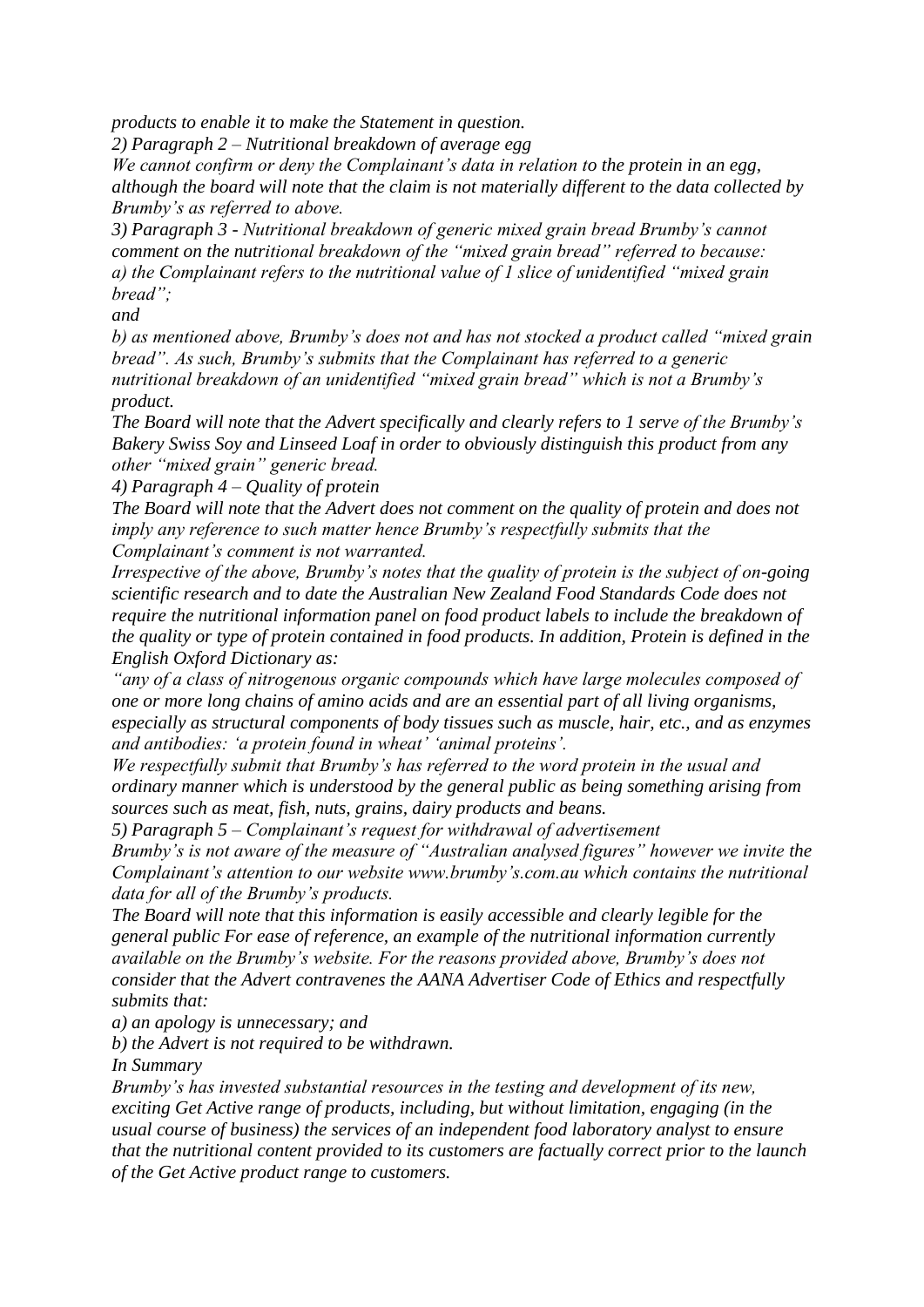*As a result of this prior testing and development process, Brumby"s is confident that the particular statement in question is factually correct and Brumby"s does not consider that the Advert contravenes section 2 of the AANA Advertiser Code of Ethics.*

*Brumby"s takes a responsible approach in informing its customer base and has taken every care to ensure compliance with relevant advertising codes.*

*In closing, as mentioned above, Brumby"s takes it"s responsibilities to comply with the relevant advertising codes (including the AANA Advertiser Code of Ethics) seriously and does not consider the Advert to in any way mislead or deceive viewers. There is, simply put, no inaccurate information (intentional or otherwise) in the Advert.*

*It is noted that Brumby"s has not to date received any complaints directly from any customer or viewer of the Advert.*

*We respectfully maintain that the material complained does not contravene section 2 of the AANA Advertiser Code of Ethics and given the foregoing; we request that the complaint be duly dismissed.*

### **THE DETERMINATION**

The Advertising Standards Board ("Board") considered whether this advertisement breaches the AANA Food and Beverages Advertising and Marketing Communications Code (the Food Code).

The Board noted the complainant's concern that the advertisement is misleading in its suggestion that one slice of Brumby"s grain bread has more protein than an egg and misleading in making a comparison between protein content of bread versus eggs. The Board viewed the advertisement and noted the advertiser"s response.

The Board noted that the product advertised is food and that therefore the provisions of the AANA Food and Beverages Advertising and Marketing Communications Code (the Food Code) apply. In particular the Board considered section 2.1 of the Food Code which provides: 'Advertising or marketing communications for food ...shall be truthful and honest, shall not be or be designed to be misleading or deceptive or otherwise contravene prevailing community standards, and shall be communicated in a manner appropriate to the level of understanding of the target audience of the Advertising or Marketing Communication with an accurate presentation of all information including any references to nutritional values or health benefits.'

The Board noted the advertiser"s response that the actual wording of the advertisement is that "one serve" of the advertised product (not "one slice") is compared to an egg and that the product advertised is Swiss Soy and Linseed Loaf rather than a "grain bread".

The Board noted that the advertisement states: "just one serve of this swiss soy and linseed contains more protein than an egg.

The Board noted the nutritional information provided by the advertiser specifically: The NUTTAB 2010 data that one whole chicken egg contains 6.4g per serve or 12.7 g per  $100g$ 

- Product information from the Brumby's website that one serve of the Swiss Soy and Linseed contains 11.6g of protein per serve and 17g of protein per 100g (with higher quantities for the toast slice version)

- One serve of the bread is described as being 68g (for the sandwich slice) or 87g (for the toast slice)

The Board considered that the key issue is whether the advertisement represents a "serve" in a manner that would amount to a misleading impression. The Board noted that at the point of the advertisement that the protein comparison is made there is a reference to "one serve" and an image of bread being sliced, with two slices having already been cut.